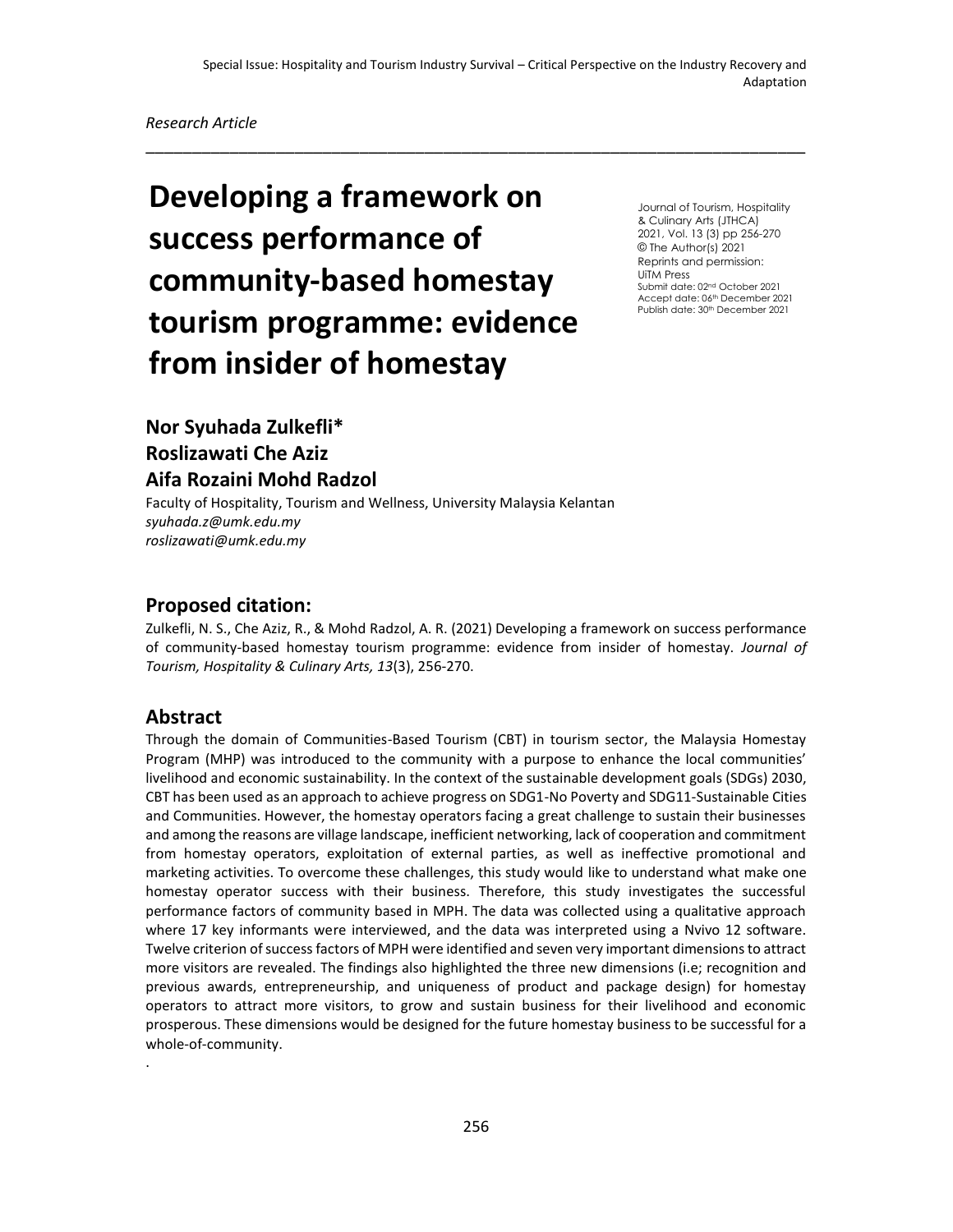## **Keywords:**

Malaysian Homestay Program, Success Performance, Community-based tourism

## **1 Introduction**

The government has allocated funds worth RM 237.61 million to the Ministry of Tourism, Arts and Culture Malaysia (MOTAC) to boost the tourism industry in Malaysia (National Budget, 2020; Maya, 2019). Such funding facilitates the struggling rural communities to empower their economy based on a variety of products, sales, crafts, and services. This provides opportunities to the local communities, especially the youth, to venture into entrepreneurship. Thus, it is believed that Communities-Based Tourism (CBT) is an excellent platform to initiate multiple activities that attract tourists to explore the available natural resources. This tourism segment is a crucial economic tool that sustains cultural and natural attractions amidst foreign and local tourists (ECER, 2007). Realizing this issue, the Malaysia Homestay Program (MHP) has received special attention by the government due to its potential in enhancing local communities' livelihood and economic sustainability (Balasingam & Bojei, 2019; Kayat & Samsuddin, 2016).

Recent studies reported several hindrances faced by the homestay operators in their daily operation both internally and externally (Nor & Kayat, 2014; Pusiran & Xiao, 2013; Kunjuraman & Hussin, 2017; Bachok, Hasbullah & Ab Rahman, 2018). Instances of internal challenges are poor proficiency in the English language, passive community, limited human and financial resources, leadership issues, conflict amidst the community, and informal organizational structure. The homestay operators also face the following external challenges; village landscape, inefficient networking, lack of cooperation and commitment from homestay operators, exploitation of external parties, as well as ineffective promotional and marketing activities (Hussin, 2008; Nor & Kayat, 2014; Pusiran & Xiao, 2013; Kunjuraman & Hussin, 2017). These challenges must be resolved effectively to sustain MHP. Essentially, the experiences of hosts (homestay operators) in dealing with the abovementioned challenges should be sought and empirically documented for future policy-making activities by the development agencies and the society. The national economy is bound to progress with escalating arrivals of tourists if effective strategies are devised by the stakeholders in resolving the problems faced by the homestay operators.

In terms of the making progress towards achieving SDGs, CBT is thought to contribute as a positive driver for SDG1 for No Poverty and SDG11 for Sustainable Cities and Communities where it encourages local participation, empowerment, and decisionmaking (Boluk, Cavaliere & Higgins-Desbiolles, 2019) while also improving local infrastructure such as health care, transportation and communication which benefit the community (Schott & Nhem, 2018). While on the surface CBT then appears well positioned to advance SDG1 and SDG11, Pasanchay and Schott (2021) stressed to critically assess and evaluate the contribution of CBT to local performance and sustainability. Despite the poor performance of other CBT programs, the MHP recorded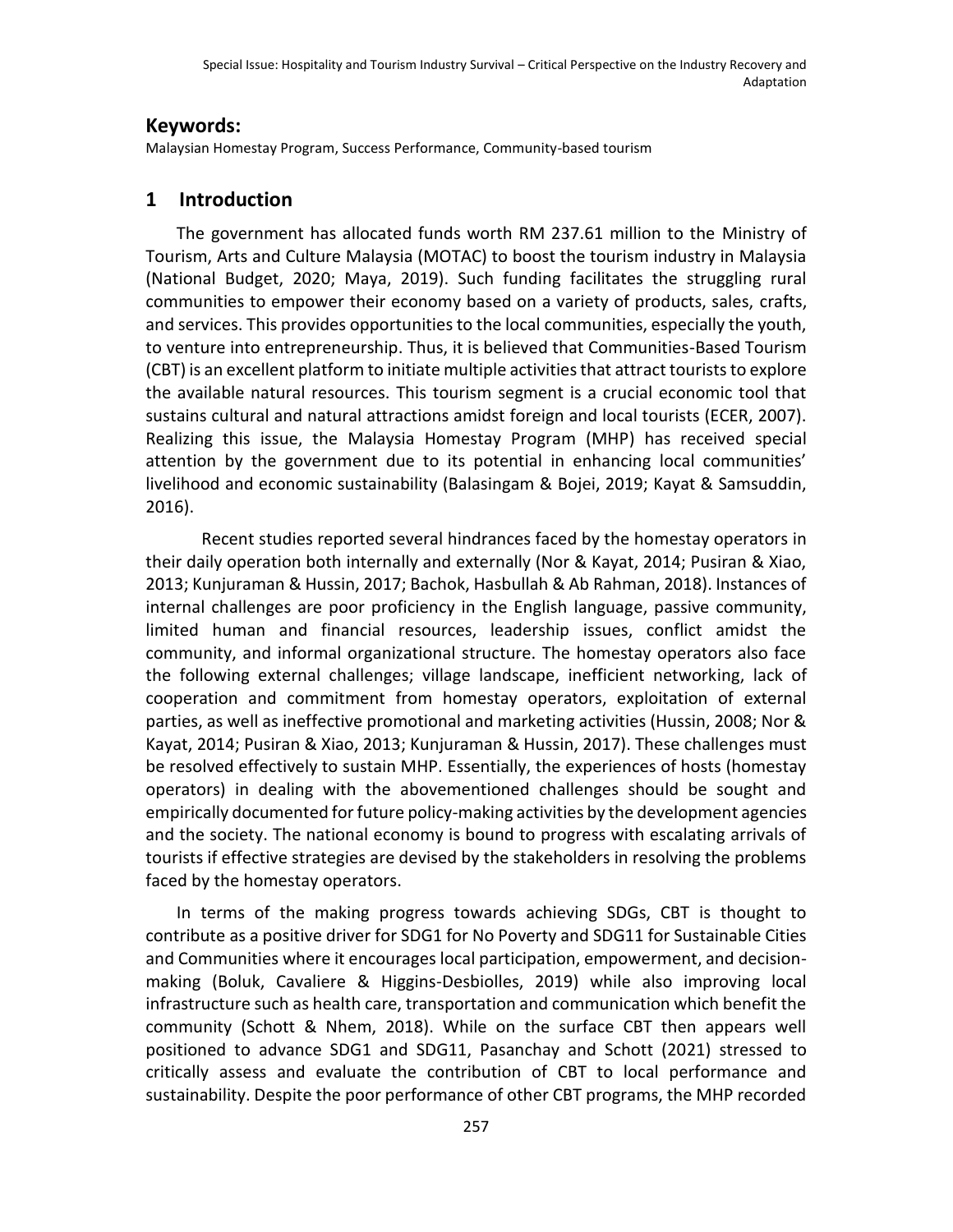increment with 172 new registrations from 308 villages that led to a total of 3519 homestay operators across Malaysia in December 2014 (Ramli et al., 2019). Perhaps, the rural communities were lured into MHP due to the success of a handful of homestays or those responsible for homestay development had overrated its success to gain political mileage linked with rural development. These critical scenarios that may lead to ineffective CBT programs demand both practitioners and academicians to analyze the economic contribution of homestay program to the local communities, to realize the mission to revitalize the rural economy. Prior studies have listed the critical factors that dictated the success or failure of CBT programs from the stance of CBT managers and experts. Nonetheless, insights from the local community pertaining to the success factors of CBT have been largely ignored despite their significance. For this study, the success of CBT program is measured based on the key and critical perception on CBT homestays as tools for sustainable development of rural areas by examining the dimension of success performance of operating a homestay from a holistic livelihood perspective.

## **2 Literature Review**

#### **2.1 Community-Based Tourism (CBT)**

Community-based tourism (CBT) is defined as the tourism segment that emphasizes on cultural and social rights, as well as environmental sustainability. Notably, CBT refers to small scale tourist activities that involve interaction between local community and tourists within the rural setting (Purbasari & Manaf, 2018). The CBT is owned and managed by communities with the purpose of enabling tourists to increase their consciousness and awareness. Successful CBT programs ascertains cultural, social, and environmental sustainability (Suansri, 2003), while concurrently enhancing the livelihood of the local community. Some aims of CBT are as follows: ascertain tourist experience, empowerment, and ownership of communities, as well as conservation of cultural and natural resources (Hiwasaki, 2006). Additionally, CBT is a viable strategy to increase the flexibility of social-ecological systems, to contribute towards sustainable development (Simpson, 2010).

According to Tinos (2019), CBT empowers communities to boost tourism progress, besides achieving community goals linked with community well-being, as well as environmental, economic, and social sustainability at the area. The CBT is a communityowned and community-led tourism activity that contributes to the well-being of the community through the support of income and sustainable protections. Essentially, CBT maintains cultural and natural heritage resources, while retaining valuable sociocultural traditions. The CBT involves giving visitors to a country the chance to meet its local people and experience authentic cultural exchange. This supports the local projects with a direct benefit for the local community. One common CBT program refers to MHP, where people can stay with local families or visit villages and communities. As CBT is local participation, handing over of control to the community results in more benefits to the livelihood of the locals.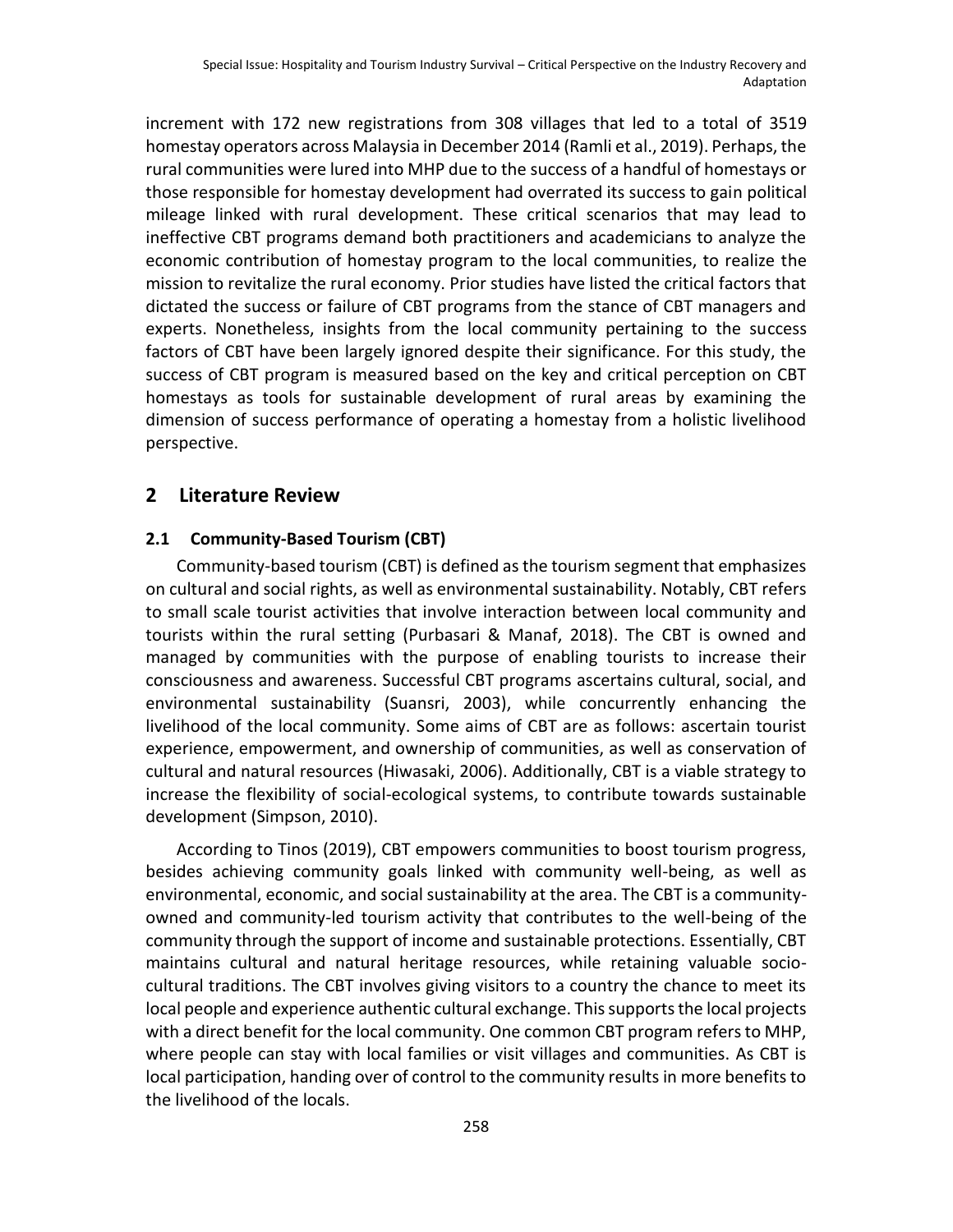The CBT empowers local communities to determine and secure their socioeconomic future through service offerings at the tourism sites (Healey, 2018). Communities involved in CBT are strong, resilient, and willing to share their culture. They can manage both the impacts and benefits of tourism, in order to strengthen their self-governance, economic alternatives, and traditional ways of life in the process. Apart from encouraging a deeper host-visitor connection, CBT promotes environmental protection, cultural conservation, social responsibility, and better livelihoods - a win-win situation for both community and visitors in reaping benefits (Rabu, Tawil, Ahmad and Hussain, 2020). The CBT has been promoted as a development proposal for meeting the social, environmental, and economic needs of the local community through provision of tourism products (Goodwin & Santilli, 2009). According to Okazaki (2008), community participation in tourism planning reflects sustainable tourism. Ghazali et al. (2011) claimed that the MHP is a CBT that offers tourists a natural and local experience of villages.

#### **2.2 Homestay Programs**

Homestay programs are a form of community tourism, in which the host (operator) provides family-friendly bedroom facilities for rent to tourists, thus generating additional income for the family (Larier & Berman, 1993; Henderson et al. 2004). Bhuiyan, Siwar and Ismail (2013) asserted that homestay is the rural area where tourists live, eat, and enjoy traditional cultural performances and activities carried out by the local community. In this way, tourists have the opportunity to experience a way of life in a village typical of the local community. This concept is increasingly popular among foreign tourists seeking tourism-based experience. This program is run by the local community so that they can enjoy the continuous socioeconomic benefits. As a form of CBT, homestay is well-received as a village development tool across many ASEAN countries. The homestay program is an excellent strategy for rural development (Ibrahim et al. 2010). Nevertheless, Verstrate (2006) reported that homestays are homes-away-from-home and are affordable accommodations for students, professional trainers, and tourists who wish to learn and experience the experience of living with other communities.

Purbasari and Manaf (2018). defines homestay as the social and cultural connection of a community. It demands a change of perspective from offering free accommodation to strangers/relatives to being paid for the services offered. Pasanchay and Schott (2021) depicted that traditional homestay must hold tightly to the genuine concept of homestay in order to encourage host and local guides to form a close and personal relationship with the visitors' rich learning and cultural exchange. The homestay program enhances the quality of life among the local community by generating income, supporting local culture, encouraging handicraft businesses, promoting local and historic site restoration, as well as fostering environmental conservation efforts by educating the community. With the influx of international tourists, homestay in Malaysia is a key ingredient in establishing new branding via "Homestay Experience Program" by offering tourists activities with host families, as well as the opportunity to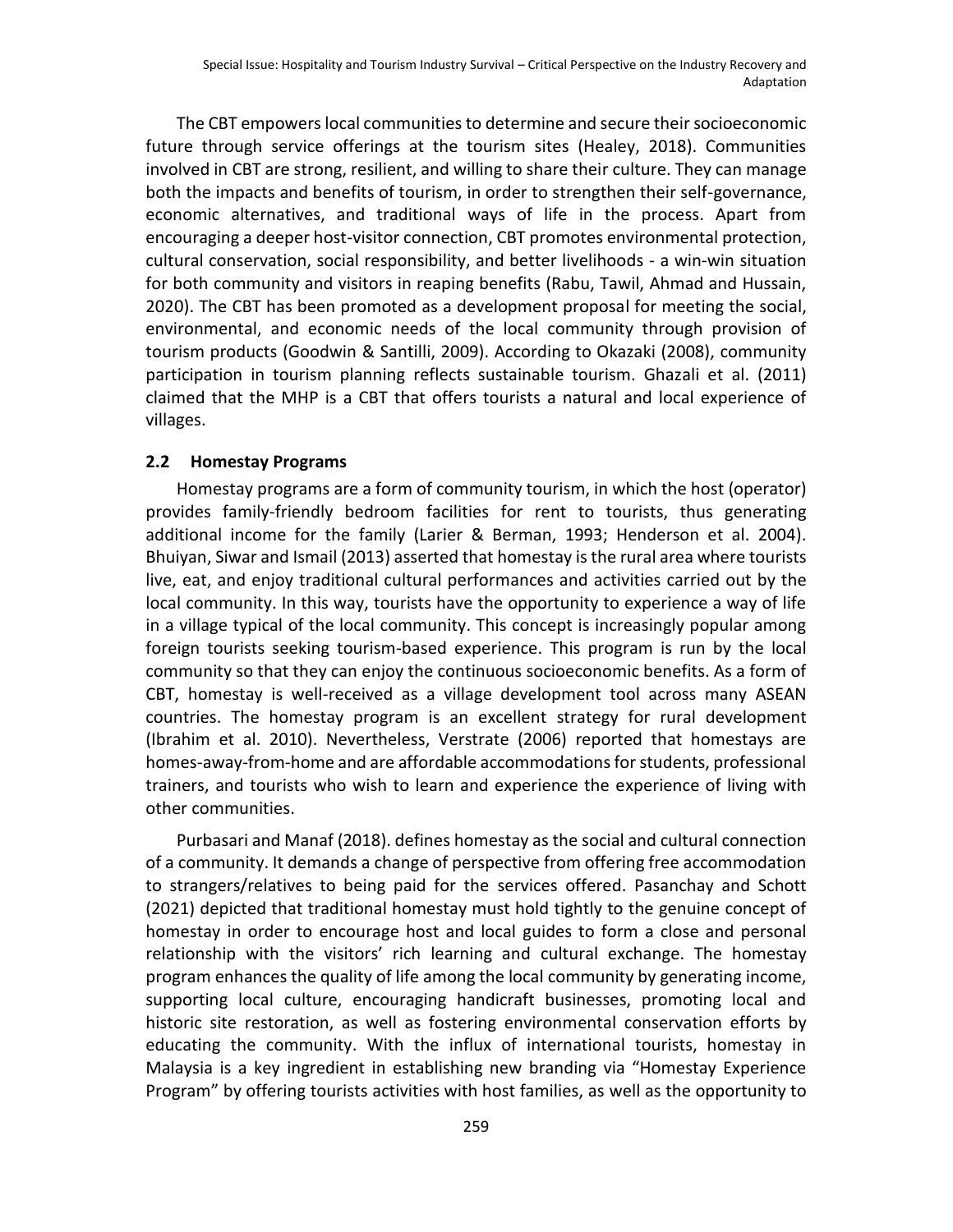interact and experience the daily life of families and Malaysian culture directly (Ibrahim & Razzaq, 2010). Tourists who visit homestays live with the host, whereby each activity held at the homestay offers an experience for every tourist. Tourists have the chance to interact with the villagers, to learn something from the local community, as well as to enjoy the village atmosphere rich in unique and valuable local cultural heritage (Rabu et al., 2020). The most common activities enjoyed by both tourists and host families are cooking and dining together. The local community can share tourism benefits via homestay by providing tourists the opportunity to experience the traditional way of life and the local culture (Novelli, Klatte & Dolezal, 2017).

Homestay boosts the socioeconomic status of the local community by offering employment opportunities and eradicating poverty (Bhuiyan et al., 2013). Multiple job opportunities are available in homestay programs, including small-scale businesses involving children from the local community. Certificates are awarded to homestay operators who satisfy the criteria outlined by the tourism ministry (Kayat & Zainuddin, 2016). The ministry demands homestays under the MHP to be participated by the whole community so that all can enjoy the benefits. The community members may become homestay operators (certified to host visitors) at their home, as cooks and helpers (prepare food for fiestas arranged for visitors), as tour leaders, and as those in-charge of arranging the activities designed for tourists. Homestay is an initiative taken by the government to enhance the standard of living among the participating rural communities. This approach is in line with the tourism development goals outlined by the ministry - to empower the rural community via rural tourism activities.

#### **2.3 Success Performance of Malaysia Homestay Program**

Often, success is associated with the extent certain objectives are achieved, including critical success factors. Apparently, it is not easy to segregate the concept of success from performance as the former is defined based on performance components (Simpson et al., 2012). Some view success as a component of performance (Prabati, 2013; Kayat & Samsuddin, 2016). Business success can be measured based on nonfinancial and financial success performances. Although financial criteria are the most appropriate business success measure; some small-scale businesses are initiated by personal, lifestyle or non-financial factors. Instance of financial criteria measurements are productivity, sales growth, cash flow, and profitability, whereas non-financial goals contribute to alternative success measures, particularly in small-scale business (Walker & Brown, 2004). Business performance in the entrepreneurship literature is commonly measured from the economic view involving employees and sales growth.

Some studies within the tourism context have explored the following success dimensions for CBT from evaluation research work across Asia (Kayat & Zainuddin, 2016; Prabawati, 2013; Purbasari & Manaf, 2017): local community, good leadership, strong collaboration with government and private agencies, uniqueness of homestay attractions, and environmental conservation. The success dimensions identified by Prabawati (2013) for CBT in Yogyakarta are location uniqueness, facilitation of assistance fund, extensive community involvement, figures mover, and tourism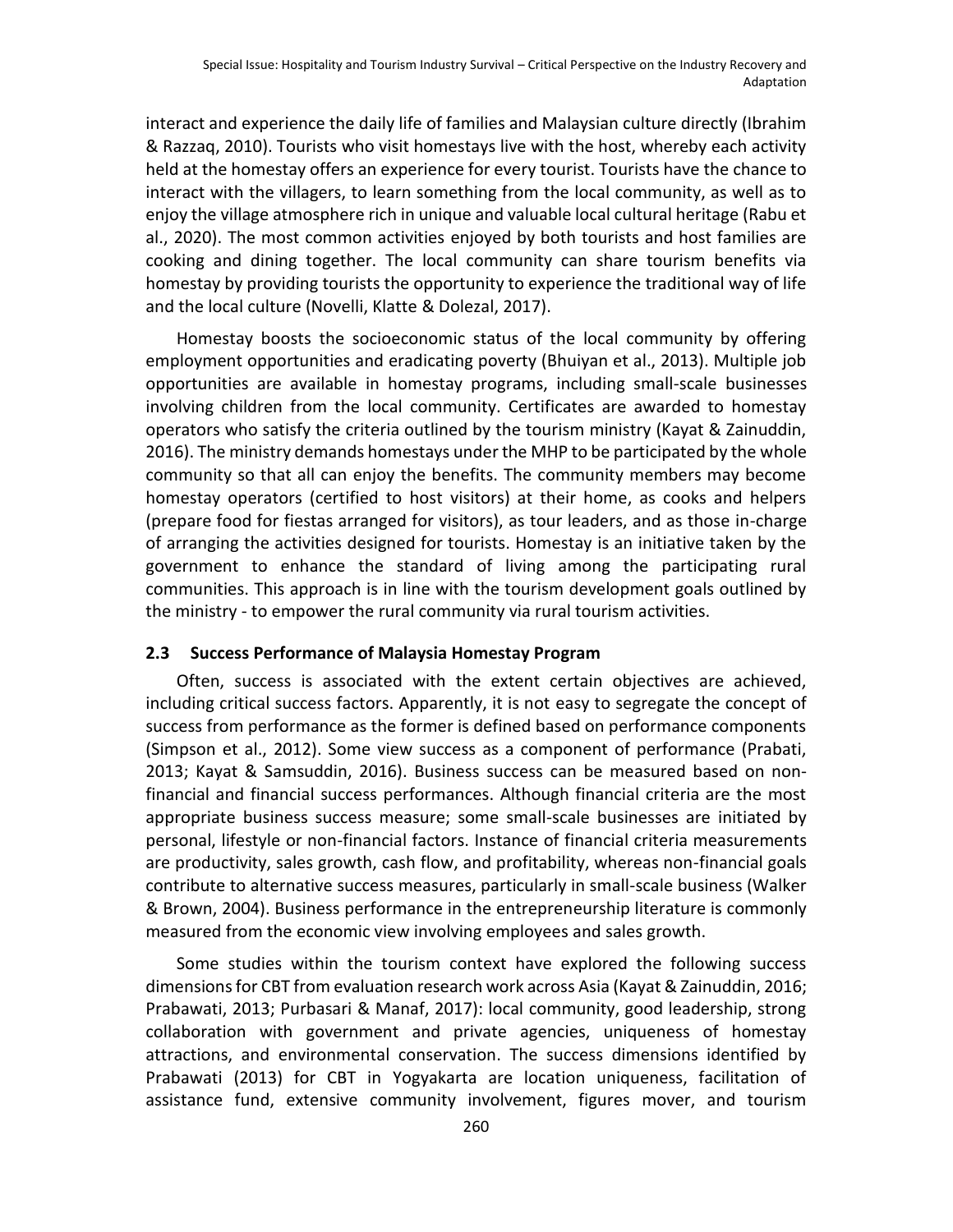linkages. Meanwhile, Kayat and Samsuddin (2016) listed 12 criteria of success performance in MHP, as follows: safety, product quality and uniqueness, being proactive and independent, effective promotional and marketing strategies, community support and participation, generate benefits for the local community, networking and collaboration, well-maintained amenities, leadership, entrepreneurial and management ability, conservation efforts, and organizational management skills. Despite the multiple parameters deployed to measure entrepreneur success rate, only a handful of studies have explored entrepreneurial success. It is noteworthy to highlight that the parameters have yet to be verified (Genty et al., 2015).

## **3 Methodology**

#### **3.1 Research Design and Data Collection**

The case study approach was adopted in this qualitative research work. Qualitative research has been used to understand the meaning of human action in hospitality and tourism researchers (Yin, 2017). Furthermore, individuals' perceptions can be provided through interviewing. Data were gathered between June and July 2019 from 17 key informants in 11 MHPs; five community leaders, eight CBT operators, and four marketing staff. The selection of 11 MHPs was based on the higher number of tourist arrivals received in 5 years. While the 17 of respondents was selected based on their availability and commitment to participate in the interview session and site visit. The selection of respondents from insider homestay programs is important to ensure the valid data before the second stage of interview with government agencies and stakeholders for next discussion.

The structured and in-depth interview served as the primary data collection technique, along with photos, note-taking, and sound recording. The data were assessed using open coding by Nvivo12.

Thematic data analysis was employed for data analysis in this study due to its suitable and flexible method. This technique gathers people's views, knowledge, opinions, and experience as the primary data. First, familiarization is ascertained to determine the gathered data. It is crucial to overview the collected data prior to analysis. Next, coding is performed by highlighting the important data identified from the main points, phrases, and sentences. The third step is generating themes by identifying the patterns among the data. Themes are usually broader than codes. The themes facilitate researchers to seek more useful points from the data. The fourth step is to review the themes. The identified themes are reviewed and revised to ensure that nothing is missed. If any problem arises, the gathered data are restructured to identify more pattern(s). In step five, the themes are defined and given names. Defining themes involves constructing and figuring out the themes to better understand them, while naming themes eases identification of themes. The final step is writing up the analysis of the data.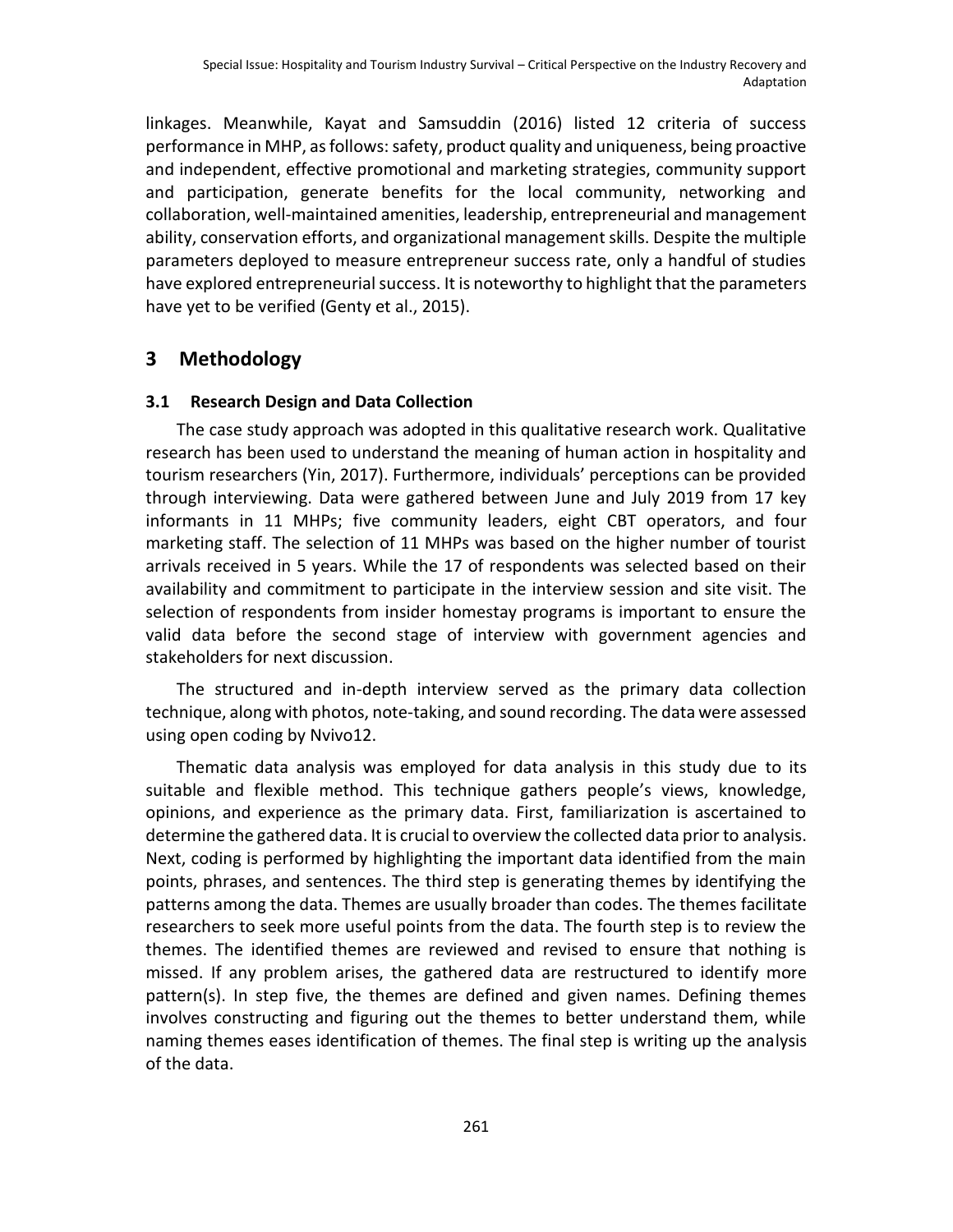To ensure the trustworthiness of themes created, one researcher undertook the coding while another reviewed the first coded from manual checking to confirm the functionality of the scheme. This research also used member checking's (send preliminary results to interviewees for confirmation) as a strategy to verify the transcripts for improving trustworthiness. Finally, the completed table was used to conclude the respondents' perceptions with themes created as shown in Table 2.

## **4 Results and Discussion**

This section presents the study findings in terms of demographic profile and dimension factors for successful performance of CBT in MHP.

#### **4.1 Demographic Profiles**

Referring to Table 1, the study respondents were composed of nine and eight male and female respondents, respectively. Those aged 40 years and below were eight respondents, while seven respondents were 41-59 years old, and two respondents were 60 years and above. The respondents enjoyed their job as they preferred sustaining their lifestyle in the tourism business. From the 17 respondents, eight had graduated from college with bachelors' degree, whereas six respondents had high school and lower academic qualification, and only three respondents had earned master's degree and above. Most of the respondents (n=10) had more than 5 years of experience handling MHP, while seven respondents had less than 5 years of experience. Table 1 presents the demographic profile of the participants.

| Demography data |                       | Respondents (n=17) | Percentage (%) |
|-----------------|-----------------------|--------------------|----------------|
| Gender          | Male                  | 9                  | 52.94          |
|                 | Female                | 8                  | 47.06          |
| Age             | 40 years and below    | 8                  | 47.06          |
|                 | 41-59 years           |                    | 41.18          |
|                 | 60 years and above    | 2                  | 11.76          |
| Academic        | Master's & above      | 3                  | 17.65          |
| Background      | College & Bachelors   | 8                  | 47.06          |
|                 | High school and lower | 6                  | 35.29          |
| Experience      | Below 5 years         | 7                  | 41.18          |
|                 | More than 5 years     | 10                 | 58.82          |

Table 1: Demographic Profile

*Source: Field work (2020)*

#### **4.2 Factors for Successful Performance**

From the interview analysis, 12 criteria were identified as most of the respondents had mentioned those criteria as success factors for MHP (see Table 2). The respondents were inquired about the first dimension to develop the success performance for MHP. Most of them highlighted higher number of visitors and higher income collective to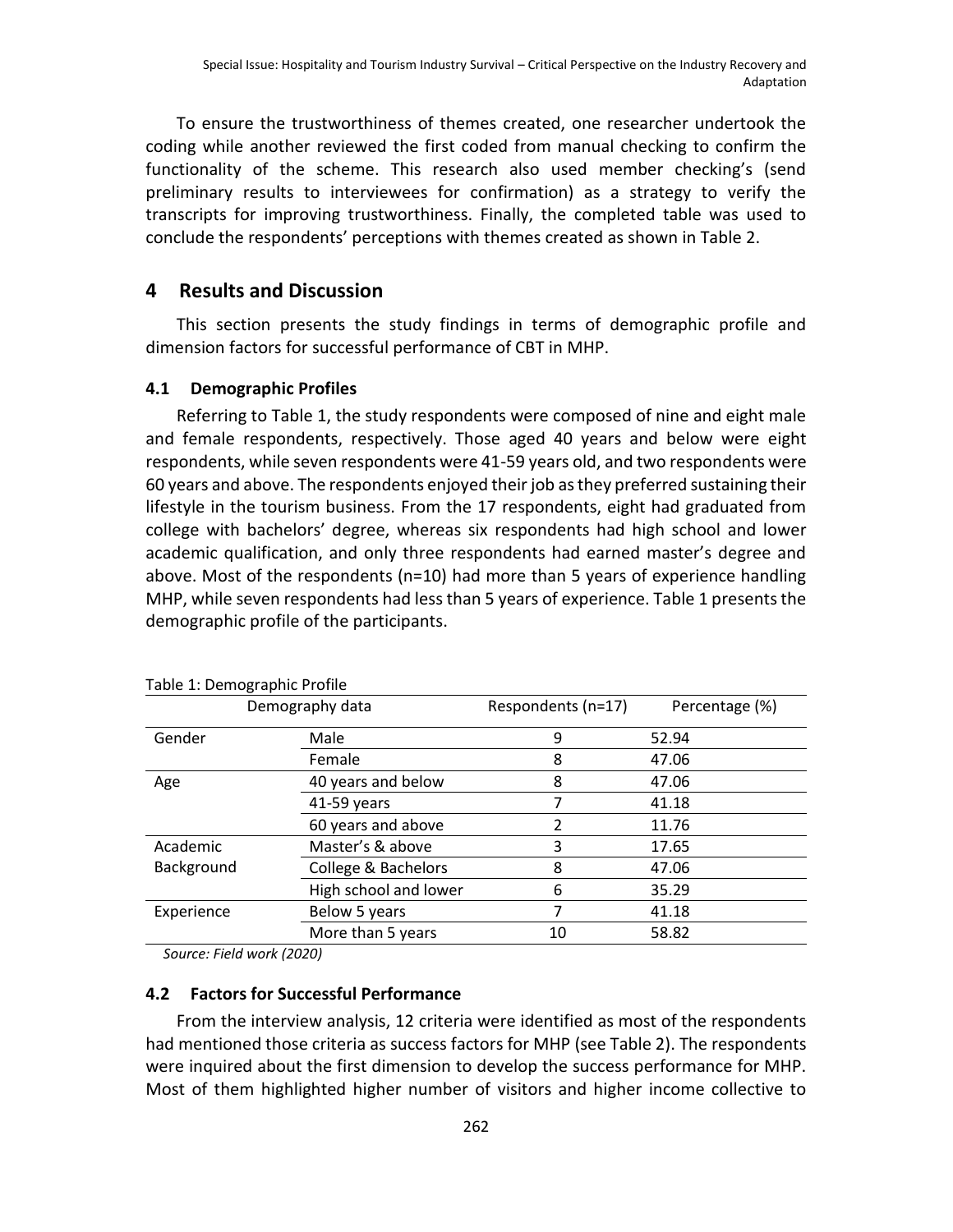homestay as the two dimensions commonly applied to measure successful performance. Table 2 lists the other dimensions mentioned by the respondents for measuring successful performance.

|                                                       | Table 2: Sub-themes and examples of responses for successful criteria                                                                                                                                                                                                                                                                                                                              |                       |                                         |  |
|-------------------------------------------------------|----------------------------------------------------------------------------------------------------------------------------------------------------------------------------------------------------------------------------------------------------------------------------------------------------------------------------------------------------------------------------------------------------|-----------------------|-----------------------------------------|--|
| Sub themes                                            | Example of responses from interview                                                                                                                                                                                                                                                                                                                                                                | Density<br>$(D = 17)$ | Code                                    |  |
| Effective of<br>Marketing and<br>promotional<br>[EMP] | • "the homestay is successful due to their good<br>marketing and promotion efforts"<br>. "they have many visitors, and they use the<br>right promotional and marketing material and<br>technique"                                                                                                                                                                                                  | 17                    | Very<br>important                       |  |
| Maintained<br>facilities and<br>utilities<br>[MFC]    | . "to attract visitors, the homestay must have<br>good and complete facilitiesclean facilities and<br>areas"<br>. "tourists like to have facilities for their<br>comfort"<br>. "the facilities must always be maintainedso<br>that they function well"<br>"A homestay needs<br>offer<br>to<br>safe<br>accommodation to the quests."                                                                | 17                    | Very<br>important                       |  |
| Uniqueness of<br>product/<br>package design<br>[UPD]  | . " a homestay program cannot attract tourists<br>if it does not have unique attractions and<br>products"<br>• "they must have unique packagesdifferent<br>kinds of packages"<br>. "they must have something to offer<br>products that are unique and attractive"                                                                                                                                  | 17                    | Very<br>important<br>& New<br>dimension |  |
| Community<br>engagement/<br>support<br>[CES]          | • "community involvement is very important<br>for supporting homestay programs"<br>• "the homestay operators and those involved<br>work together"<br>• "they support and work together"                                                                                                                                                                                                            | 15                    | Very<br>important                       |  |
| Skill of<br>organizational<br>Management<br>[SOM]     | • "have organization homestay members and<br>have specific role to handle the homestay<br>program."<br>• " the management of the homestay must<br>strive to make sure that the homestay is<br>active"<br>• "they must have a productive and efficient<br>management group"<br>"there should be an entitylike<br>an<br>organization at the community level that<br>manages the homestay activities" | 14                    | Important                               |  |

263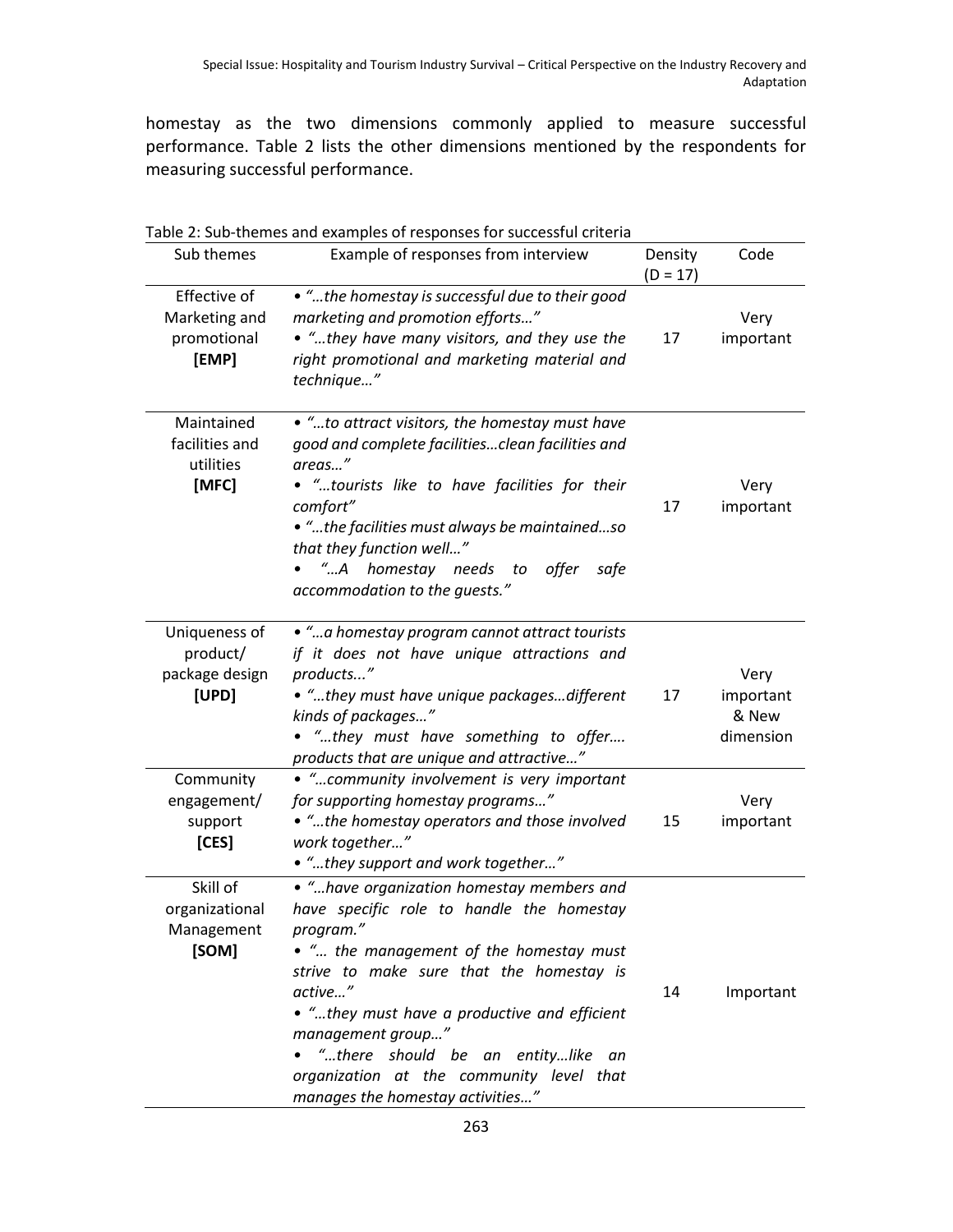| Funding and<br>human resources<br>support<br>[FHS] | • "funding is important to renovate and<br>maintain safety and comfort for attracting more<br>tourists"<br>• "the quality of service provided by our staff<br>must be perfect, comfortable and attractive"<br>. "most of our staff attend the training to get<br>knowledge and skills in hospitality service"                                                                                                                 | 14 | Important         |
|----------------------------------------------------|-------------------------------------------------------------------------------------------------------------------------------------------------------------------------------------------------------------------------------------------------------------------------------------------------------------------------------------------------------------------------------------------------------------------------------|----|-------------------|
| Collaboration<br>and networking<br>[CAN]           | . " I think they are successful because they have<br>good relationships and networking<br>with<br>different agencies like the tourist agencies"<br>$"$ they<br>from<br>get<br>assistance<br>many<br>agenciesthey make efforts to get to these<br>agencies"<br>. "the homestay people must get to know who<br>can help them"                                                                                                   | 13 | Very<br>important |
| Generating<br>benefits to<br>community<br>[GBC]    | • "one benefit of homestay is generation of<br>new income for the community"<br>• "the homestay program becomes an earning<br>to them"<br>. " because of the homestay program, the<br>villagers can have social network with those<br>from outside the village"<br>. " what the homestay program did is instilled<br>and enhanced entrepreneurial skill in the<br>villagers' minds"                                           | 14 | Important         |
| Market<br>Environment<br>[ME]                      | . "maintain the concept of a traditional Malay<br>house to attract tourists"<br>• "we use the natural resources creatively to<br>organize the activities for tourists"  maintain<br>the village way of living"<br>. "environment that portrays traditional<br>values of local people is used in the homestay<br>activities"<br>• " cultural and craft skills which are useful in<br>the cultural activities for the tourists" | 12 | Very<br>important |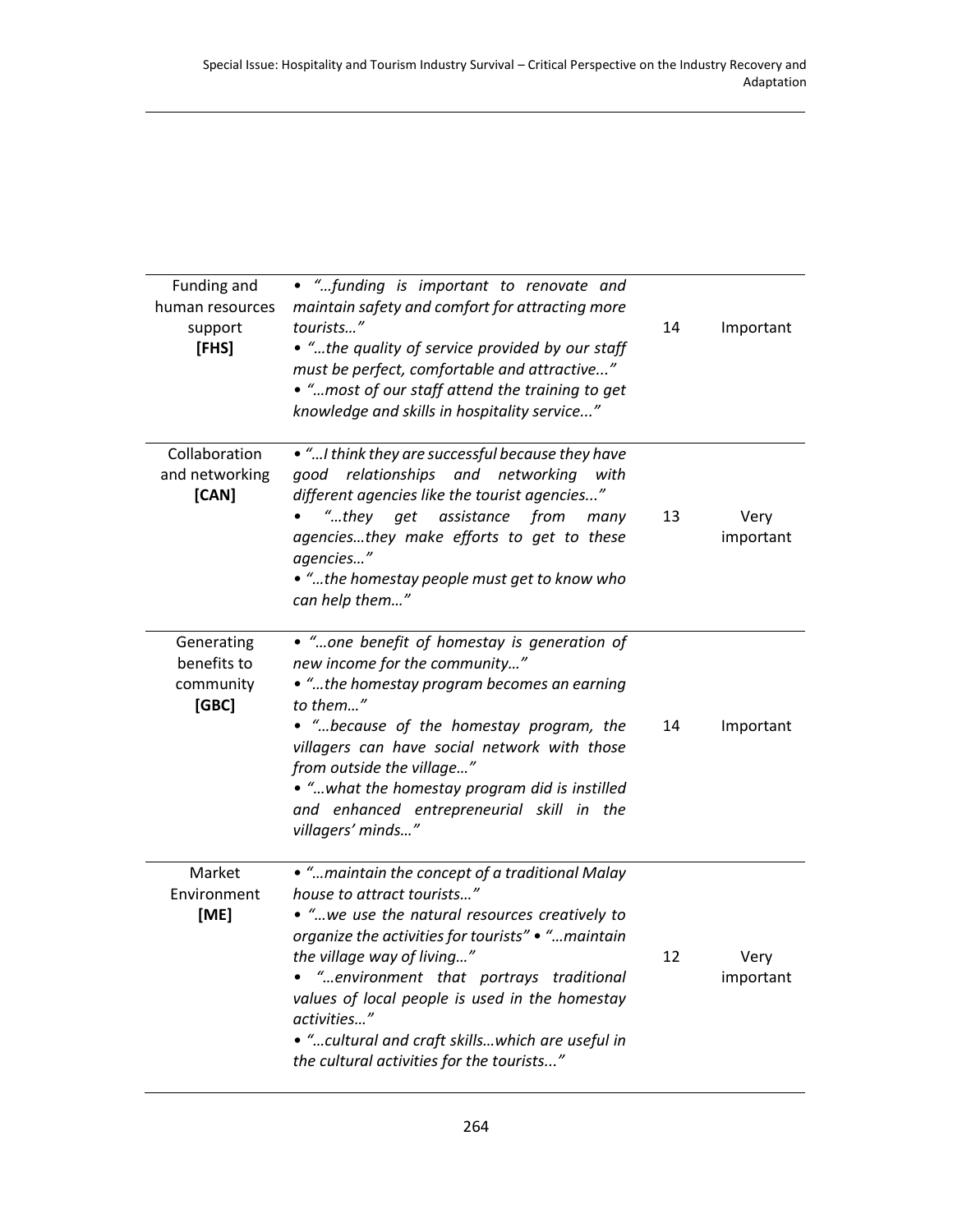| Leadership<br>[Leader]                      | • "the homestay program requires a good<br>leader who can inspire the local community"<br>• "leadershipI mean leadership among the<br>local community"<br>• "leadership is to lead the homestay<br>management"<br>• "they are good because they have local<br>championwho has the ability to lead" | 12 | Very<br>important       |
|---------------------------------------------|----------------------------------------------------------------------------------------------------------------------------------------------------------------------------------------------------------------------------------------------------------------------------------------------------|----|-------------------------|
| Recognition and<br>previous awards<br>[RPA] | • "most tourists come here because of the<br>award gained from competition"<br>• "competition is important to measure the<br>best homestay that can provide new experience<br>for tourists"                                                                                                        | 10 | <b>New</b><br>dimension |
| Entrepreneurship<br>[ENR]                   | • "the locals need entrepreneurship skills<br>because CBT is a business that generates profit<br>and incurs loss"<br>• " as one platform for community to start-up<br>their small business."                                                                                                       | 4  | <b>New</b><br>dimension |

*Source: Field work (2020)*

Referring to Table 2, the respondents revealed 12 important dimensions for MHP to receive high number of visitors. The dimensions are as follows: effective marketing and promotional strategies, maintained facilities and utilities, uniqueness and quality products/packages design, community engagement and support, organizational management skills, funding and human resources support, collaboration and networking, generating benefits to the community, market environment, leadership and recognition, as well as previous awards. Similarly, most of the criteria have been reported in other studies (see Ghasemi & Hamzah, 2011; Pusiran & Xiao, 2013; Kayat & Zainuddion, 2016). Table 2 also presents the codes of dimension for success performance and the density of each code. As a result, three codes were identified from Nvivo12 software based on the responses given by the respondents. The three codes are as follows: 1) very important dimensions, 2) important dimensions, and 3) new dimensions (see Figure 1).

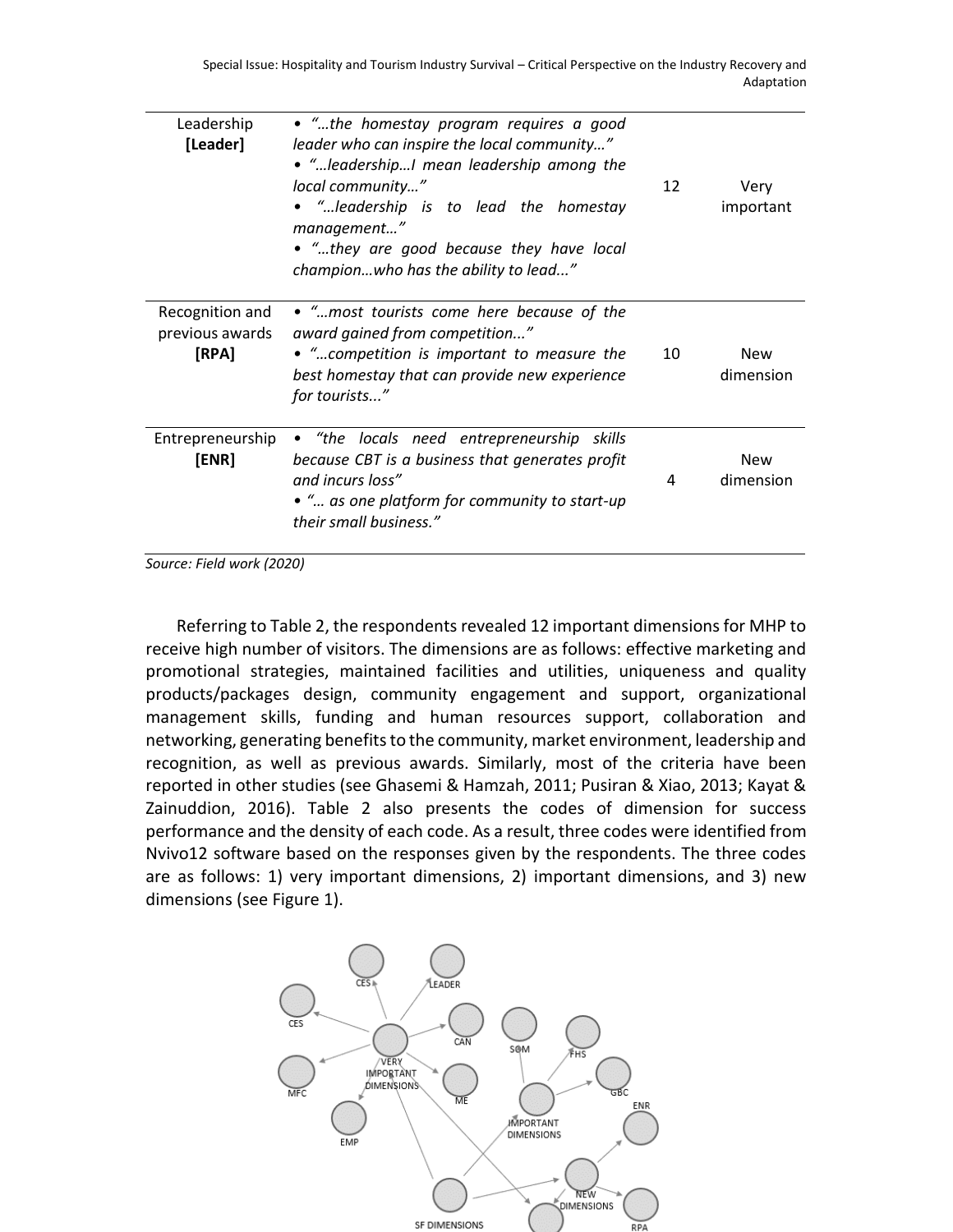#### Figure 1: Codes of dimension for success performance *Source: Field work (2020)*

Figure 1 indicates the link of each dimension for success performance of MHP. The codes are categorized into (a) very important dimensions, (b) important dimensions, and (c) new dimensions. The 'very important dimension' is composed of seven dimensions. First, leadership dimension is crucial in homestay tourism business to sustain CBT progress (Kaur et al., 2016), along with comprehensive responsibility. Second, the dimension of community engagement support emerged as a very important factor in fulfilling the needs of tourism from community participation (Pusiran & Xiao, 2013). Third, effective marketing and promotion is a very important factor as this dimension makes tourists more motivated, thus the initiation of CBT (Ibrahim & Razzaq, 2010; Kayat & Samsuddin, 2016). This dimension is inclusive of utilizing marketing networks, as well as acquiring and practicing skills and knowledge, in order to run tourism business.

The fourth dimension, maintaining facilities and utilities, is a very important factor in determining tourist satisfaction by meeting the tourists' expectations (Kunjuraman & Hussin, 2017). Next, collaboration and networking are very important factor in connecting hosts with tourists, which determines the success of CBT (Kayat & Samsuddion, 2016). Moving on, market environment also another very important factor that can sustain MHP development. The last dimension, uniqueness of product and packages, is a very important and new factor due to its capability in sustaining MHP, as well as to attract tourists to stay for a longer period (Witchayakawin et al., 2020). Three dimensions are categorized under important factors. First, organization and management skills are an important factor that (a factor of product potential and resource abundance) identifies a community, sells products, conserves resources, as well as which can be created by people. Second, funding and human resources support is an important factor to support the development of MHP in terms of infrastructure, training programs for homestay providers, and marketing from government agencies. This dimension exemplifies that government agencies have a crucial role to support MHP. Third, generating benefit to community is another important factor to measure the success performance of MHP. According to Lucchetti and Font (2013), homestay programs haves generated income for community members, in terms of financial, social, cultural, and educational opportunities. The interviews were highlighted that homestay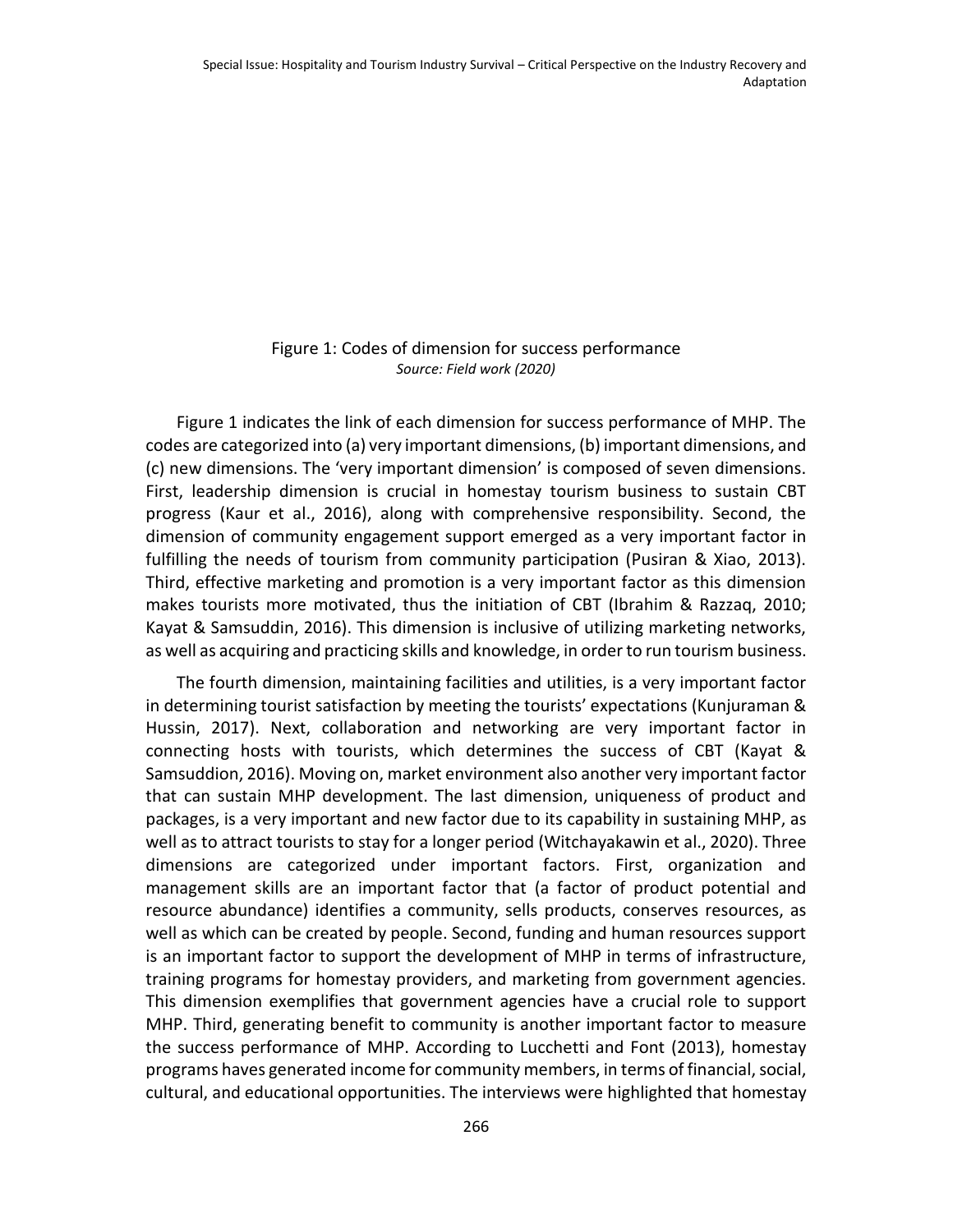operators have strong networks with community insiders as well as outsiders and can be an important resource for homestay programs, in terms of social exchange to support the tourist activities.

The new dimensions on homestay development identified in this study are: (a) recognition and previous awards, (b) entrepreneurship, and (c) uniqueness of product and package design. First, the recognition and previous awards is a dimension that attracts visitors as it is an imminent factor to select the homestay program before they arrive. Kayat et al. (2014) reported that the Banghuris Homestay had received numerous accolades, including the winner of the Malaysia's Best Homestay Award in 2004 and 2013, as well as Ilham Desa (Rural Inspiration) Competition in 2003 and 2005. As this homestay had attracted numerous tourists, the community there had enjoyed multiple economic benefits (Amran & Ismail, 2003). Second, entrepreneurship skills are crucial for homestay operators to successfully run their business. The last dimension, uniqueness of product and package design, attracts tourists for them to stay longer at the homestay. According to Sakdiyakorn and Sivarak (2016), tourists will have the opportunity to interact with the villagers, learn something from the local community, as well as enjoy the village atmosphere rich in unique and valuable local cultural heritage.

## **5 Conclusion**

The study outcomes signify that most of the respondents claimed that the MHP success is dictated by the quantity of tourists. This is because; the volume of tourists generates additional income to those involved in the MHP. However, there are other dimensions that should be weighed in by homestay operators to ensure that their homestays can succeed and survive for a longer period. These dimensions include provision of products and services that are unique, efficient, well-maintained, safe, and satisfying; deployment of effective marketing technique including use of marketing networks; as well as acquiring and practicing skills and knowledge to operate tourism business. The community based MHPs run by rural communities should be equipped with adequate experience, awareness, skills, and knowledge for successful business operation. This highlights the practice of the listed dimensions. To date, MHPs reflect rural entrepreneurship entities despite fitting the description of CBT outlined by Russell (2000). The programs can also evolve into community business cooperatives. To ensure the success of MHP, the new and very important factors have been listed in this study. These dimensions serve as the basis to assess MHP performance, which can assist enhancement decisions.

Since the community-based homestay program in Malaysia has been introduced in 1995, the contribution of this program is significantly to develop the local economy, especially activities and income. Within this period however, some issues have cropped up which while not appearing serious initially, can create negative impacts in the long run. This can be concluded from the responses given by the respondents in this study when they express that the benefit generated by the programs is an important criterion of success for the homestay programs because if the programs fail to generate any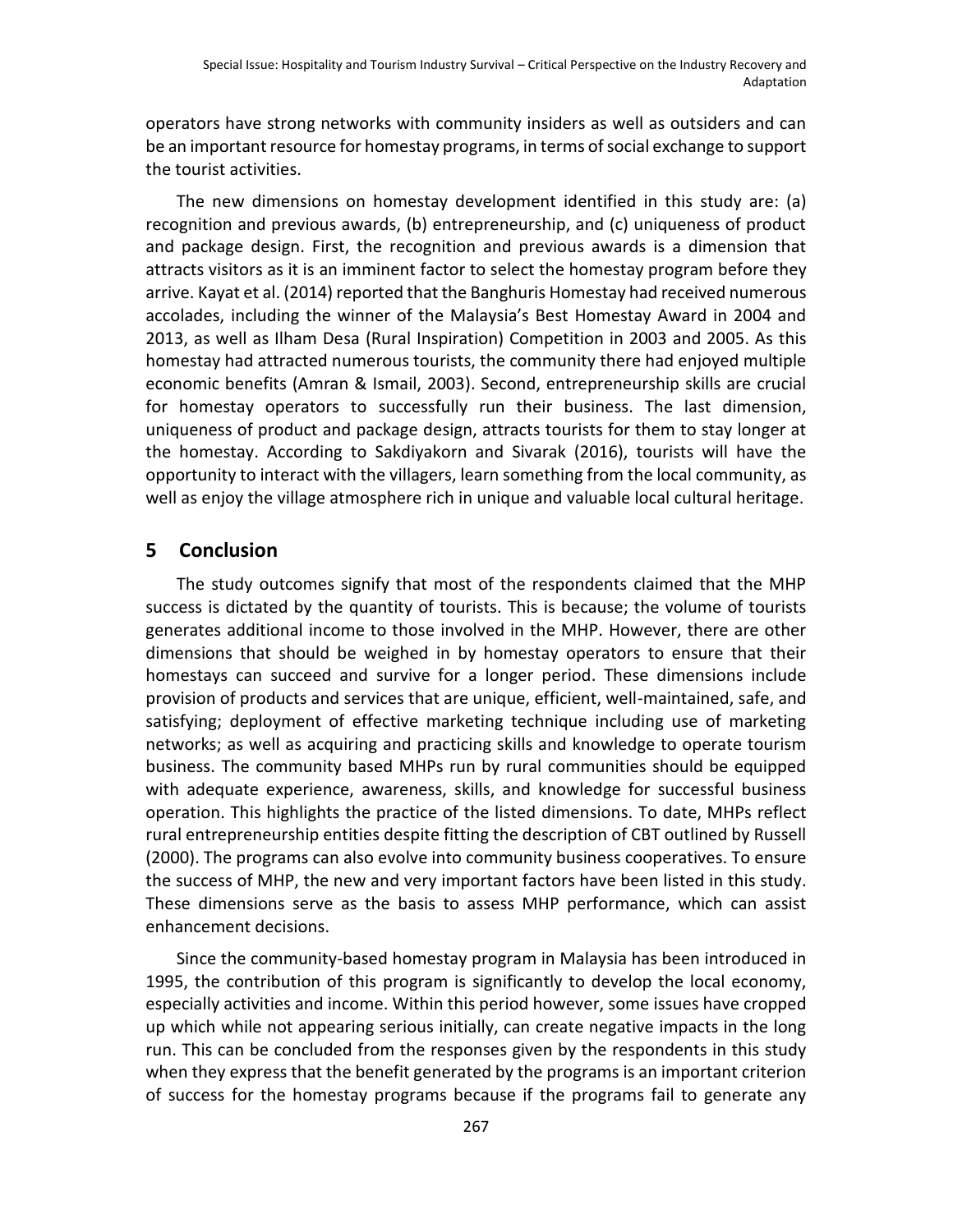benefit to the community, they may not be supported by the community, which in turn will lead to difficulties in sustaining the programs. Besides that, this program need attention for all stakeholder's involvement to support the nation progress on SDGs in the context of Agenda 2030. To overcome these issues, the actual concept of community-based homestay programs which registered under MHP should be emphasized and disseminated to prevent misunderstanding among the various stakeholders and must be supported from local community.

Homestay programs are sought to offer benefits to not only the individual or operator homestay but also to the community broadly. The listed criteria from this study will be useful for academics, government, and related stakeholders to ensure the success of homestay business. For government, with the contribution of these findings, the MOTAC can offers the local economic benefits such as new job creation, business opportunities, improve family income, and improved standard of living, when this program are successful. It is also useful for policy makers, tourism associations and practitioners to enhance the Malaysian tourism industry. Previous study has been focuses on community of the homestay, but in this study, it focuses more on individual level which is the homestay entrepreneurs to investigate the criteria that useful and aware in their performance. The novelty of this study will provide a source for future researchers and providing empirical data for future research in tourism entrepreneurship. In summary, the stakeholders especially government that are involved in the homestay business can design the most effective programs for the future homestay business to be successful for a whole-of-community.

## **6 References**

- Bachok, S., Hasbullah, H., & Ab Rahman, S. A. (2018). Homestay Operation under the Purview of The Ministry of Tourism and Culture of Malaysia: The Case of Kelantan Homestay Operators. *Planning Malaysia*, 16(6), 175-185.
- Balasingam, A. S., & Bojei, J. (2019). Homestay owners' perspective of economic sustainability of the registered Malaysian homestay*. Pertanika Journal of Social Science and Humanity*, 27, 1367-1390.
- Bhuiyan, M. A. H., Siwar, C., & Ismail, S. M., 2013. Socio-economic impacts of home stay accommodations in Malaysia: A study on home stay operators in Terengganu state. *Asian Social Science*, 9(3), pp. 42-49. http://dx.doi.org/10.5539/ass.v9n3p42.
- Boluk, K. A., Cavaliere, C. T., & Higgins-Desbiolles, F. (2019). A critical framework for interrogating the United Nations sustainable development goals 2030 agenda in tourism. Journal of Sustainable Tourism, 27(7), 847–864.
- Genty, K., Idris, K., Wahizat, N., Wahat, A., & Kadir, S.A. (2015). Demographic factors and entrepreneurial success: A Conceptual Review. *International Journal of Management Sciences*, 6(8), 366–374.
- Ghasemi, M., & Hamzah, A. (2011), *An evaluation of the role and performance of NGOs in community-based ecotourism at Ulu Geroh, Gopeng, Malaysia*. Centre for innovative planning and development monograph No, 9.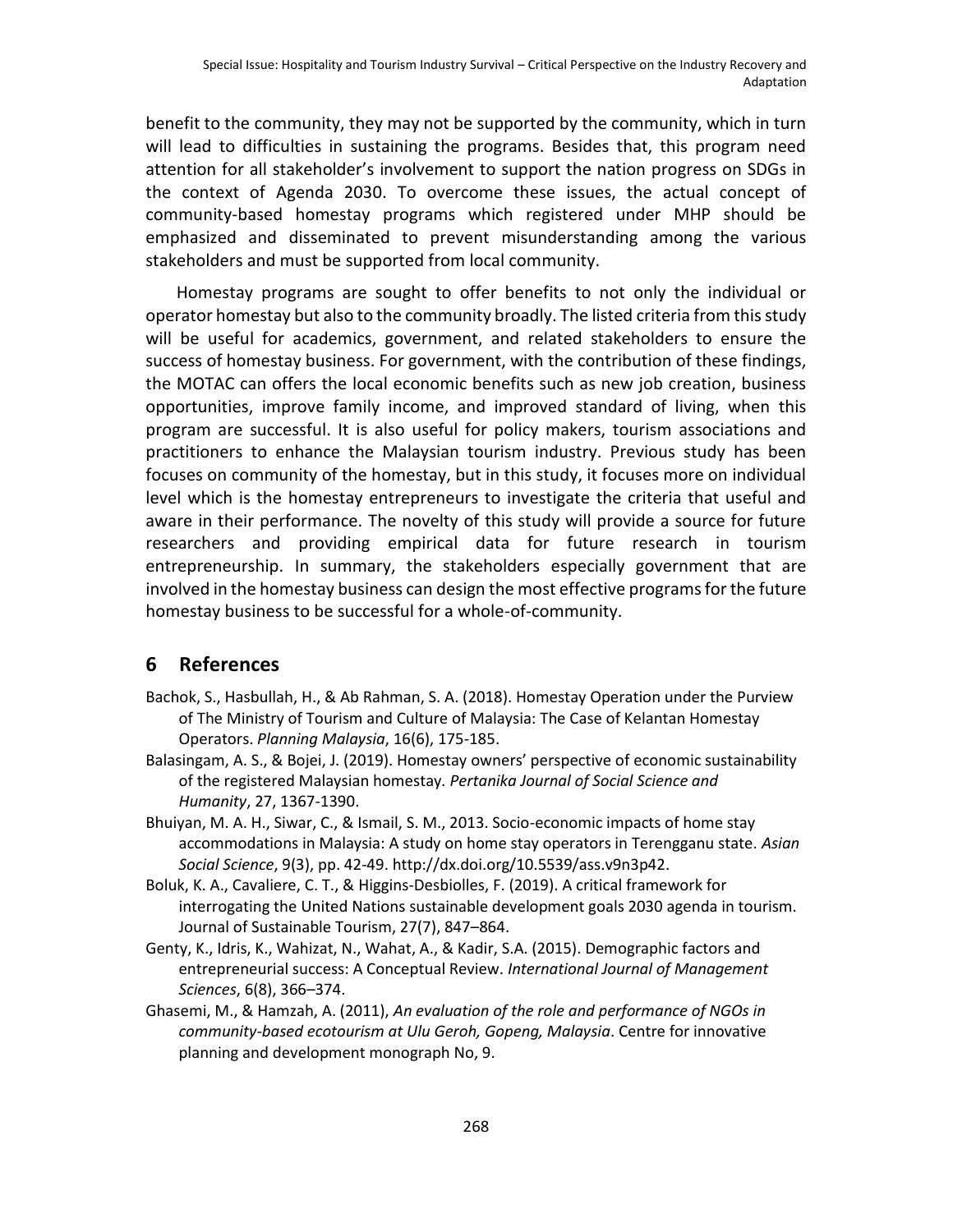- Ghazali, S., Mapjabil, J., & Nor, A. M., 2011. Infrastruktur komuniti dan hubungannya dengan golongan transeksual di Institusi Pengajian Tinggi Awam Malaysia. *Jurnal Kemanusiaan*, 9(2), 77-95.
- Goodwin, H., Santilli, R. (2009), Community-Based Tourism: A Success? ICRT Occasional Paper, 11, 1-37.
- Henderson, J., Chan, Y., Loke, F., and Teo, F., 2004. Widening Accommodation Choice: The Potential of Homestay in Singapore. *Asian Journal on Hospitality and Tourism*, 3(1), 1-9.
- Hiwasaki, L. (2006). Community-based tourism: A pathway to sustainability for Japan's protected areas. *Society and Natural Resources*, 19(8), 675-692.
- Ibrahim, Y., & Abdul Razzaq, A.R. (2010), Homestay Program and Rural Community Development in Malaysia. *Journal of Ritsumeikan Social Sciences and Humanities*, 2, 7-24
- Kaur, P., Jawaid, A., & Bt Abu Othman, N. (2016). The Impact of Community Based Tourism on Community Development in Sarawak. *Journal of Borneo Kalimantan*, 2(1), 15-26.
- Kayat, K. (2014). Community-based rural tourism: A proposed sustainability framework. In SHS Web of Conferences, 12, 010101-7.
- Kayat, K., & Zainuddin, N. F. A. (2016). Community-based tourism initiative in rural Malaysia: is it a success? *International Review of Management and Marketing*, 6(S7), 242-249.
- Kunjuraman, V., & Hussin, R. (2017). Challenges of community-based homestay programme in Sabah, Malaysia: Hopeful or hopeless?. *Tourism Management Perspectives*, 21, 1-9.
- Larier, P. and Berman, J., 1993. Bed and breakfast inns comes of age. Cornell Hotel & Restaurant Administration Quaterly, 34(2), pp. 15-23. https://doi.org/10.1016/0010- 8804(93)90102-O.
- Lucchetti, V. G., & Font, X. (2013). Community based tourism: critical success factors. ICRT occasional paper, (OP27), 20.
- Novelli, M., Klatte, N., and Dolezal, C. (2017). The ASEAN community-based tourism standards: Looking beyond certification. *Tourism Planning & Development*, 14(2), 260-281. https://doi.org/10.1080/21568316.2016.1243146.
- Okazaki, E. (2008), A Community-Based Tourism Model: Its Conception and Use. *Journal of Sustainable* Tourism, 16(5), 511. Available from: http://www.doi.org/10.2167/jost782.0.
- Pasanchay, K., & Schott, C. (2021). Community-based tourism homestays' capacity to advance the Sustainable Development Goals: A holistic sustainable livelihood perspective. Tourism Management Perspectives, 37, 100784.
- Prabawati, H. J. K. (2013). Faktor-Faktor keberhasilan community-based tourism dalam pengembangan desa wisata (studi kasus: PNPM mandiri pariwisata di dataran tinggi Dieng). Tugas Akhir Tidak Diterbitkan, Jurusan Perencanaan Wilayah dan Kota, Fakultas Teknik Universitas Diponegoro, Semarang.
- Purbasari, N., & Manaf, A. (2018). Comparative Study on the Characteristics of Community-Based Tourism between Pentingsari and Nglanggeran Tourism Village, Special Region Yogyakarta. In E3S Web of Conferences, 31, p. 09007.
- Pusiran, A.K., & Xiao, H. (2013), Challenges and community development: A case study of Homestay in Malaysia. *Asian Social Science,* 9(5), 1-17.
- Rabu, M. M., Tawil, N. M., Ahmad, H., & Hussain, A. H. (2020). Housing As New Income To Houseowner Through Homestay Program: Does This Type Of Entrepreneur Ready?. International Journal of Management (IJM), 11(12), 1666-1678.
- Ramli, R., Miraz, M. H., Mahamud, K. R. K., Omar, M. F., & Kayat, K. (2019). Collaborative-based web recommender system for homestay program: A bridging tool in a tourism supply chain. Int. J Sup. Chain. Mgt Vol, 8(6), 978-982.